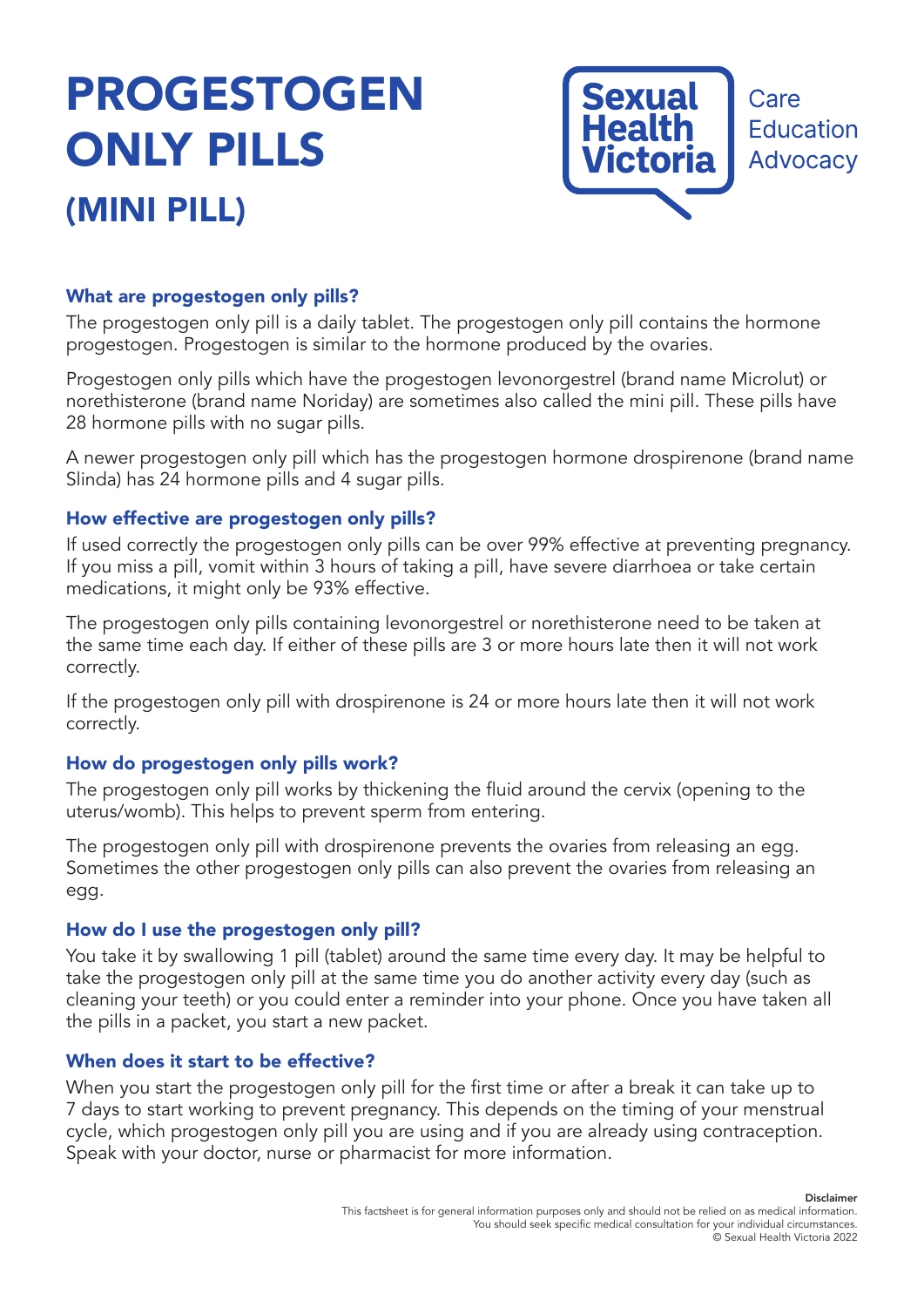# Where can I get the progestogen only pill?

Your doctor or nurse will provide a script which you can take to the pharmacy, who will sell you the progestogen only pill. The progestogen only pills with levonorgestrel or norethisterone will be cheaper if you have a healthcare card.

## What stops the progestogen only pill from working?

The progestogen only pill may not work if:

- it is taken more than 3 hours late for the pills containing levonorgestrel (Microlut) or norethisterone (Noriday)
- it is taken more than 24 hours late for the pill containing drospirenone (Slinda)
- you vomit within 3 hours of taking it
- you have very severe diarrhoea
- you are taking some medications or natural remedies (check with your doctor, nurse or pharmacist).

# What is good about the progestogen only pill?

- It starts working quickly.
- It is a low dose of hormone.
- It can be used while breast feeding.
- Once stopped your fertility quickly returns to what is normal for you.
- It is another contraceptive option if you have difficulty taking the hormone oestrogen. The Pill (combined pill or oral contraceptive pill) and vaginal ring (NuvaRing) contain oestrogen and progestogen. The progestogen only pill only contains progestogen.

## Are there any side effects from taking the progestogen only pill?

Possible side effects for a small number of users can include:

- irregular vaginal bleeding
- sore/ tender breasts
- headaches
- changes to your skin
- mood changes.

These side effects often settle with time. The progestogen only pill has not been shown to cause weight gain.

#### Can the progestogen only pill cause any serious health problems?

There are no known serious health risks from taking the progestogen only pill.

## Reasons why the progestogen only pill might not be a good option for you:

- Find taking or remembering a daily tablet difficult.
- Are taking certain types of medication which might stop the progestogen only pill from working (check with your doctor, nurse or pharmacist).
- Have breast cancer of have been treated for breast cancer.
- Have severe liver disease.